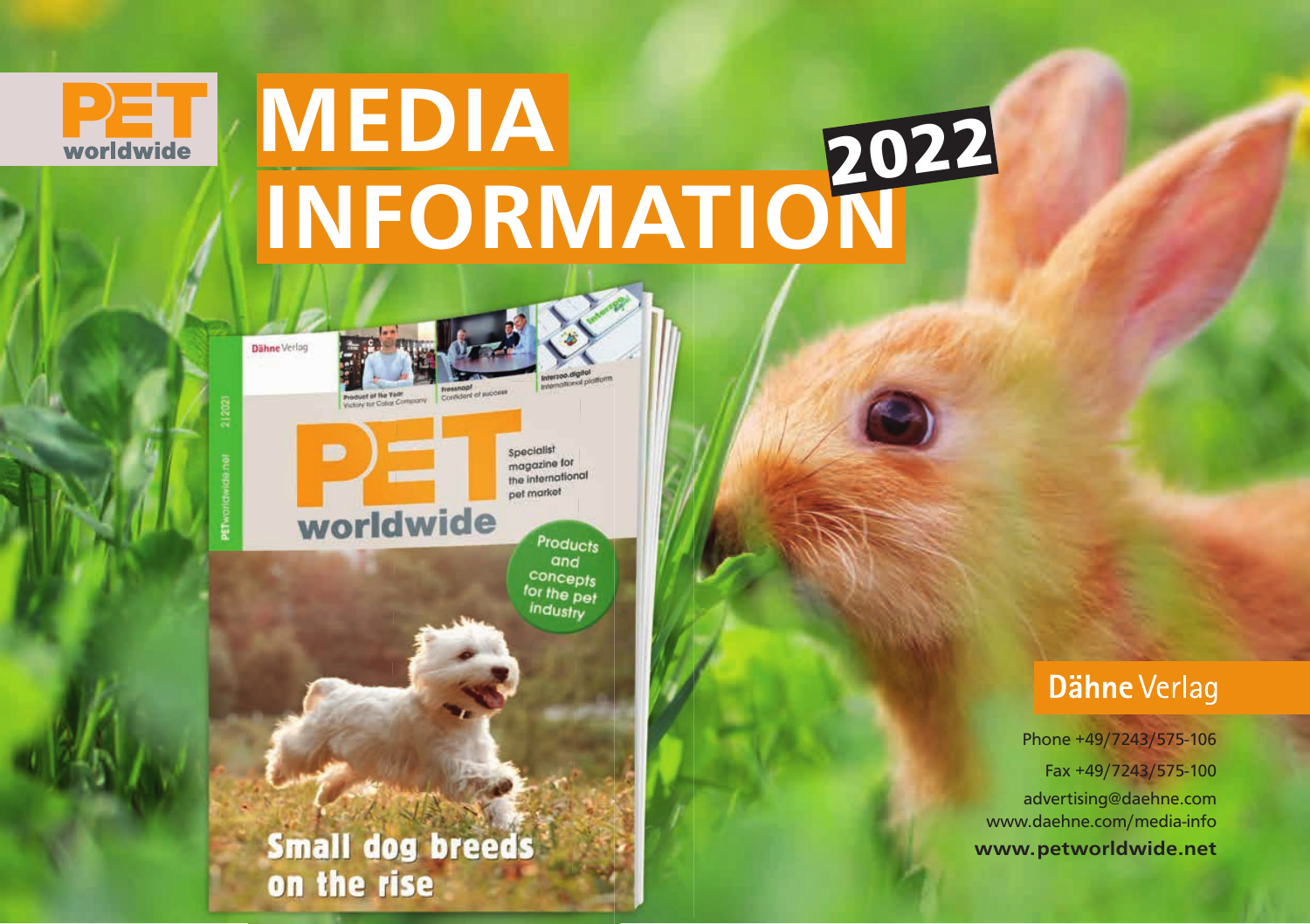### Media Information Publisher information

#### In brief

**PET worldwide** is published in English. It offers expert information on the international pet trade and on suppliers and service-providers in the pet sector. The reporting spectrum ranges from news and personnel to detailed reports from both industry and commerce, and on to previews and reviews of the major trade fairs worldwide. On a regular basis the magazine publishes detailed country reports, which analyse both the retail scene and the relevant manufacturers of the country concerned. Every issue uses market surveys and reports on new products to present a topic of current significance.

Membership VDZ, SZV

Chief editor Ralf Majer-Abele

Editorial team Philipp Gardemin

**Advertising** Thomas Heinen, Patricia Bader

Volume Volume 21, 2022

Frequency of publication 4 x (see enclosed schedule)

Publishing house Dähne Verlag GmbH

Postal address P.O. Box 10 02 50, 76256 Ettlingen, Germany

Delivery address Am Erlengraben 8, 76275 Ettlingen, Germany

|                 | Telephone $+49(0)$ 72 43 / 575-104 |
|-----------------|------------------------------------|
| Fax             | +49 (0) 72 43 / 575-100            |
| <b>Internet</b> | www.petworldwide.net               |
| E-mail          | advertising@daehne.com             |

Photo cover: Maya Kruchancova, Fotolia

#### Subscription rates

Annual subscription  $6$  92.- incl.  $p + p$ 

Terms of payment Net payment due within 10 days of date of invoice

Terms + Conditions www.daehne.com/media-info

#### **Accounts**

(D) Deutsche Bank; Kaiserstr. 90 D-76133 Karlsruhe, Nr. 714 600 00 (BLZ 660 700 04) BIC: DEUTDESM660

IBAN: DE68 6607 0004 0071 4600 00

- (A) Raiffeisenverband Salzburg Nr. 160 178 65 (BLZ 35000) BIC: RVSAAT2S IBAN: AT84 3500 0000 1601 7865
- (CH) Coop Bank Basel Nr. 481116.290000-8 Clear. Nr. 8440, PC-Kto 40-8888-1 BIC: COOPCHBB IBAN: CH84 0844 0481 1162 9000 0

### Media Information Circulation | Target groups | Editorial content

| <b>Circulation analysis</b><br>Estimated copies per issue |                | <b>Analysis</b>                               |                            |                                      | <b>Analysis of 2020 editorial component</b>      |                                     |                         |
|-----------------------------------------------------------|----------------|-----------------------------------------------|----------------------------|--------------------------------------|--------------------------------------------------|-------------------------------------|-------------------------|
|                                                           |                | $2020 = 6$<br>issues                          |                            | Total                                | $232$ pp =                                       | 100.0%                              |                         |
| <b>Print figure (Print and)</b><br>e-magazin)             | 10 400         | <b>Total size</b><br>263 pp                   |                            | $= 100.0 %$                          | Trade<br>Industry                                | 61 pp $=$<br>$54$ pp =              | 26.1 %<br>23.3 %        |
| <b>Actual circulation</b><br>Thereof subscriber copies    | 10 254<br>2786 | <b>Editorial</b><br>232 pp                    |                            | $= 88.4 \%$                          | News<br>Country reports                          | $31$ pp =<br>$25$ pp =              | 13.4%<br>10.6%          |
|                                                           |                | <b>Advertising</b><br>31 pp                   | $=$                        | 11.6 %                               | Trade fairs/congresses<br>New products<br>Others | $24$ pp =<br>14 pp $=$<br>$25$ pp = | 10.1%<br>6.0%<br>10.6 % |
|                                                           |                | of which<br>Bound-in inserts<br>Loose inserts | $0$ units =<br>$0$ units = | $0.0 \%$ 1 of<br>$0.0\%$ advertising |                                                  |                                     |                         |



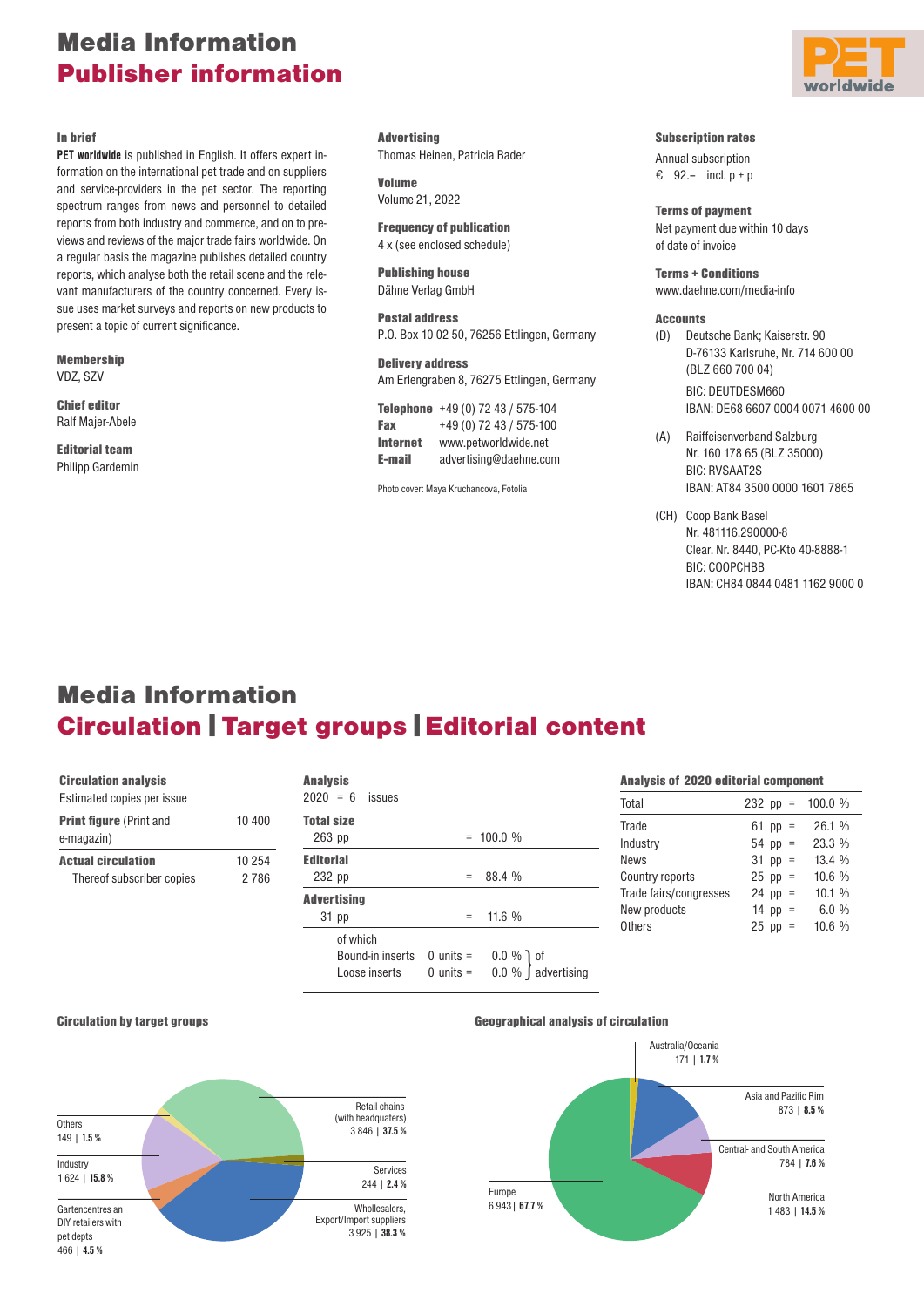# Media Information Advertising rates No. 21 Rates effective from 1 October 2021



Format 210 mm width, 297 mm depth, DIN A 4

Type area 187 mm width, 270 mm depth

Columns 4 columns, 43 mm wide

Printing and binding processes Offset printing and stapled binding

#### Copy

Copy up to 70 lines per cm/300dpi. However, please pay careful attention to the technical instructions.

### Frequency of publication: Four times a year Publication dates Refer to schedule Advertising deadlines

Refer to schedule

### Advertisement formats and rates

| <b>Format</b>               | Number of<br><b>columns</b> | <b>Width x Depth</b><br>in mm | <b>Basic price</b><br>black/white<br>€ | <b>4 colours</b><br>€ |
|-----------------------------|-----------------------------|-------------------------------|----------------------------------------|-----------------------|
| $1/1$ page                  | 4 columns                   | 187 x 270                     | $1955 -$                               | $3575 -$              |
| $1/2$ page                  | 4 columns                   | 187 x 133 horizontal          | $1120 -$                               | $2260 -$              |
|                             | 2 columns                   | 91 x 270 vertical             |                                        |                       |
| $1/3$ page                  | 4 columns                   | 187 x 87                      | $750 -$                                | $1560 -$              |
| $1/4$ page                  | 4 columns                   | 187 x 64 horizontal           |                                        |                       |
|                             | 2 columns                   | 91 x 133 vertical             | $570 -$                                | $1170 -$              |
|                             | 1 columns                   | 43 x 270                      |                                        |                       |
| $1/8$ page                  | 4 columns                   | 187 x 30 horizontal           |                                        |                       |
|                             | 2 columns                   | 91 x 64 vertical              | $290 -$                                | $680 -$               |
|                             | 1 columns                   | 43 x 133                      |                                        |                       |
| back cover                  | 4 columns                   | 187 x 270                     | $2790 -$                               | $4410 -$              |
| inside front<br>cover       | 4 columns                   | 187 x 270                     | $2450 -$                               | $4070 -$              |
| <b>inside back</b><br>cover | 4 columns                   | 187 x 270                     | $2170 -$                               | $3790 -$              |

Rate per single-column millimetre: in advertising section € **2.45** in editorial section **€ 5.20**

### Surcharges and other prices

|                           |  | Surcharges per standard colour (Euro scale)/special colour (basic 4c) |                  |                  |  |
|---------------------------|--|-----------------------------------------------------------------------|------------------|------------------|--|
| $\geq$ 1/1 page € 540.-   |  |                                                                       | $1/4$ page       | € 200.–          |  |
| 1/2 page $\epsilon$ 380.- |  |                                                                       | $1/8$ page       | $\epsilon$ 130.- |  |
| 1/3 page $\epsilon$ 270.- |  |                                                                       | $\leq$ 1/16 page | € 110.–          |  |

HKS, pantone and metallic colour extra surcharge  $\epsilon$  290.–

| Special formats/positions/Job advertisements<br>$2/1$ page<br>Front cover flap                                            | on request<br>see extra information                 |                      |
|---------------------------------------------------------------------------------------------------------------------------|-----------------------------------------------------|----------------------|
| Guaranteed positions<br>Print over gutter margin<br>Bleed additional 3 mm                                                 | $E = 250 -$<br>€.<br>$180 -$<br>10 % of basic rates |                      |
| <b>Small advertisement rates</b><br>Situations vacant per mm<br>Private situations wanted per mm<br>Charge for box number | €<br>€<br>€                                         | 2.45<br>1.96<br>6.00 |

All job advertisements will be published for free online on www.petworldwide.net

| <b>Discounts</b>          | <b>Frequency rates</b> | <b>Volume rates</b> |
|---------------------------|------------------------|---------------------|
| Valid for one vear from   | $2x + 2\%$             | 2 pages<br>5 %      |
| publication date of first | $4x + 5\%$             | $10\%$<br>4 pages   |
| insertion                 | $6 \times 10 \%$       | 6 pages<br>15 %     |

No discount on loose or bound inserts.

### Bound inserts

| 2-sided*     | 4-sided | 6-sided                             | 8-sided |
|--------------|---------|-------------------------------------|---------|
|              |         | € 3090.- € 4120.- € 6180.- € 7830.- |         |
| * on request |         |                                     |         |

#### Loose inserts

| Maximum size 205 x 292 mm |           |
|---------------------------|-----------|
| Up to 25 g                | € 1.505.- |
| Up to 50 g                | € 2.410.- |

### Adhesive postcard

€ 970.–

### Delivery address for inserts DG Druck GmbH

Betr.: PET worldwide No. … Werner-Siemens-Straße 8 76356 Weingarten, Germany

A sample copy must be supplied in advance to Dähne Verlag GmbH, Advertising dept, P.O. Box 10 02 50, 76256 Ettlingen, Germany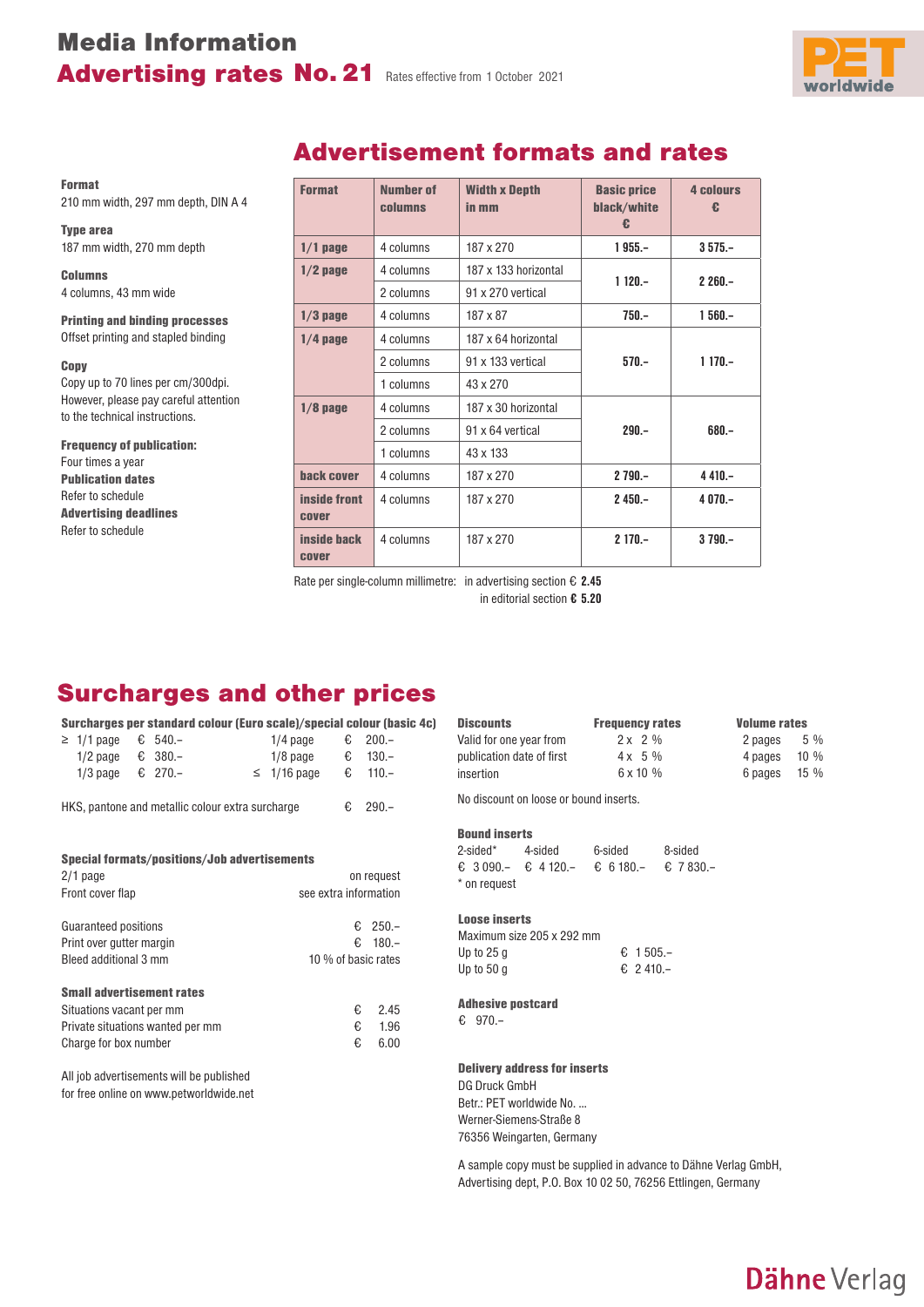# Media Information Schedule and editorial topics



| Sustainability: How companies in the pet supplies sector can set themselves up as sustainable incl. special section PR advertisements "Sustainability: Company<br><b>Publication date</b><br>15.02.2022<br>profile"<br>18.01.2022<br>Advertising deadline<br>Special pages: "Products 2021/22" with the readers' vote for the "PET worldwide best Product of the year"<br>Copy deadline<br>18.01.2022<br><b>Editorial deadline</b><br>11.01.2022<br>18.3.2022 The PET Buyers' Guide is the indispensable helper for the pet trade and all trading companies with pet assortments. Categorized according to<br><b>Publication date</b><br><b>PET</b><br>product ranges, it offers a quick overview of the leading international suppliers and wholesalers in the Pet sector. You'll find all information about<br>18.2.2022<br>Advertising deadline<br><b>Buyers' Guide</b><br>this at www.daehne.comwww.daehne.com/media-info<br>Copy deadline<br>18.2.2022<br>2022/23<br><b>Publication date</b><br><b>Snacks for dogs and cats</b> (Chews, dog biscuits, drops & treats, dental care snacks)<br>17.05.2022<br>Fair preview: Interzoo in Nuremberg (24 - 27 May) including PR advertisements "New products of the exhibitors"<br>12.04.2022<br>Advertising deadline<br>12.04.2022<br>Copy deadline<br><b>Editorial deadline</b><br>04.04.2022<br><b>Publication date</b><br>Dog food (Dry and moist food, BARF and frozen feeds, diet and special food, dog biscuits and treats, snacks and dietary supplements)<br>26.07.2022<br>Interzoo fair retrospective incl. portraits of the exhibitors<br>23.06.2022<br>Advertising deadline<br>Copy deadline<br>23.06.2022<br>17.06.2022<br><b>Editorial deadline</b><br><b>Publication date</b><br>04.10.2022<br>Everything for the cat (wet and dry food, snacks, special food, scratching posts, transport boxes, baskets and beds, toys, feeding bowls)<br>Freshwater and seawater aquaristics (Food: Main and complementary foods for fish and invertebrates, rearing foods   Care and maintenance:<br>05.09.2022<br>Advertising deadline<br>water tests and water conditioners, substrates, fertilizers, remedies and algae treatment and prevention   Equipment: aquarium kits, filters,<br>Copy deadline<br>05.09.2022<br>pumps, lighting systems, heaters and CO2 injection systems   Accessories: fishnets, tubes, thermometers, tools and decoration   Breeders,<br>importers and wholesalers dealing in fish, invertebrates and aquarium plants)<br><b>Editorial deadline</b><br>30.08.2022<br><b>Special issue</b><br><b>Publication date</b><br>22.11.2022 Trends for dogs<br>18.10.2022<br>Advertising deadline<br>18.10.2022<br>Copy deadline<br><b>Editorial deadline</b><br>13.10.2022 | <b>Issue</b> | Schedule | Keynote topics |
|-----------------------------------------------------------------------------------------------------------------------------------------------------------------------------------------------------------------------------------------------------------------------------------------------------------------------------------------------------------------------------------------------------------------------------------------------------------------------------------------------------------------------------------------------------------------------------------------------------------------------------------------------------------------------------------------------------------------------------------------------------------------------------------------------------------------------------------------------------------------------------------------------------------------------------------------------------------------------------------------------------------------------------------------------------------------------------------------------------------------------------------------------------------------------------------------------------------------------------------------------------------------------------------------------------------------------------------------------------------------------------------------------------------------------------------------------------------------------------------------------------------------------------------------------------------------------------------------------------------------------------------------------------------------------------------------------------------------------------------------------------------------------------------------------------------------------------------------------------------------------------------------------------------------------------------------------------------------------------------------------------------------------------------------------------------------------------------------------------------------------------------------------------------------------------------------------------------------------------------------------------------------------------------------------------------------------------------------------------------------------------------------------------------------------------------------------------------------------------------------------------------------------------------------------------------------------------------------------------------------------------------------------------------------------------------------------------------------------------------------------------|--------------|----------|----------------|
|                                                                                                                                                                                                                                                                                                                                                                                                                                                                                                                                                                                                                                                                                                                                                                                                                                                                                                                                                                                                                                                                                                                                                                                                                                                                                                                                                                                                                                                                                                                                                                                                                                                                                                                                                                                                                                                                                                                                                                                                                                                                                                                                                                                                                                                                                                                                                                                                                                                                                                                                                                                                                                                                                                                                                     |              |          |                |
|                                                                                                                                                                                                                                                                                                                                                                                                                                                                                                                                                                                                                                                                                                                                                                                                                                                                                                                                                                                                                                                                                                                                                                                                                                                                                                                                                                                                                                                                                                                                                                                                                                                                                                                                                                                                                                                                                                                                                                                                                                                                                                                                                                                                                                                                                                                                                                                                                                                                                                                                                                                                                                                                                                                                                     |              |          |                |
|                                                                                                                                                                                                                                                                                                                                                                                                                                                                                                                                                                                                                                                                                                                                                                                                                                                                                                                                                                                                                                                                                                                                                                                                                                                                                                                                                                                                                                                                                                                                                                                                                                                                                                                                                                                                                                                                                                                                                                                                                                                                                                                                                                                                                                                                                                                                                                                                                                                                                                                                                                                                                                                                                                                                                     |              |          |                |
|                                                                                                                                                                                                                                                                                                                                                                                                                                                                                                                                                                                                                                                                                                                                                                                                                                                                                                                                                                                                                                                                                                                                                                                                                                                                                                                                                                                                                                                                                                                                                                                                                                                                                                                                                                                                                                                                                                                                                                                                                                                                                                                                                                                                                                                                                                                                                                                                                                                                                                                                                                                                                                                                                                                                                     |              |          |                |
|                                                                                                                                                                                                                                                                                                                                                                                                                                                                                                                                                                                                                                                                                                                                                                                                                                                                                                                                                                                                                                                                                                                                                                                                                                                                                                                                                                                                                                                                                                                                                                                                                                                                                                                                                                                                                                                                                                                                                                                                                                                                                                                                                                                                                                                                                                                                                                                                                                                                                                                                                                                                                                                                                                                                                     |              |          |                |
|                                                                                                                                                                                                                                                                                                                                                                                                                                                                                                                                                                                                                                                                                                                                                                                                                                                                                                                                                                                                                                                                                                                                                                                                                                                                                                                                                                                                                                                                                                                                                                                                                                                                                                                                                                                                                                                                                                                                                                                                                                                                                                                                                                                                                                                                                                                                                                                                                                                                                                                                                                                                                                                                                                                                                     |              |          |                |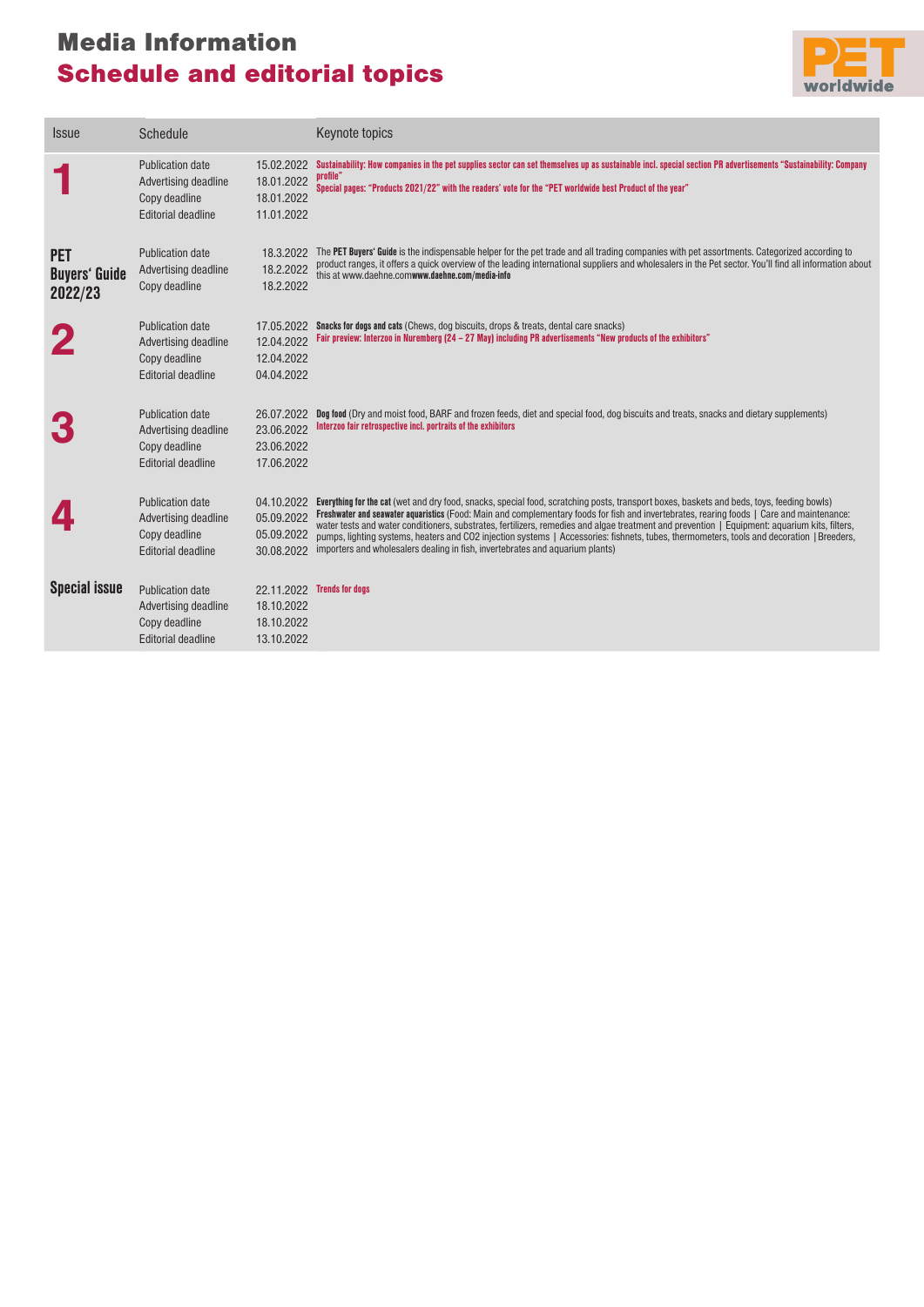### Media Information Special forms of advertising: Pocket



The PET worldwide pocket is a special insert in a handy DIN A6 format (147 mm high and 104 mm wide), which is glued into an issue of PET worldwide. The editorial team produces the contents in collaboration with the client.

The layout is the "PET worldwide Layout", which gives the product a high degree of credibility. Depending on the issue, this presentation option is offered exclusively to just one company.

| <b>Pocket standard (20 pages in total)</b><br>1 title page, 18 pages of content, 1 full-page advert 4c | €  | $6.995 -$  |
|--------------------------------------------------------------------------------------------------------|----|------------|
| <b>Pocket XL</b> (28 pages in total)<br>1 title page, 25 pages of content, 2 full-page adverts 4c      | €. | $9006 -$   |
| <b>Pocket XXL</b> (36 pages in total)<br>1 title page, 32 pages of content, 3 full-page adverts 4c     |    | € 10 955 – |

The pocket is glued onto an editorial "carrier page", which also features content on the client's company.

Additional services: Publication on www.petworldwide.net, 100 specimen copies, higher circulation for an additional charge.



### Special advertising formats

Got an idea for an unusual advertising format? Want your ad to be even more striking?

Then talk to us. We work with you to realise advertising formats that attract greater attention. No matter whether they're island advertisements, L-adverts, round adverts, adverts with punched-out parts, fold-out pages, magazine banderoles – there's a host of possibilities!

We'll turn your ideas into reality, to make your advertising even more noticeable.



All prices exclusive of VAT.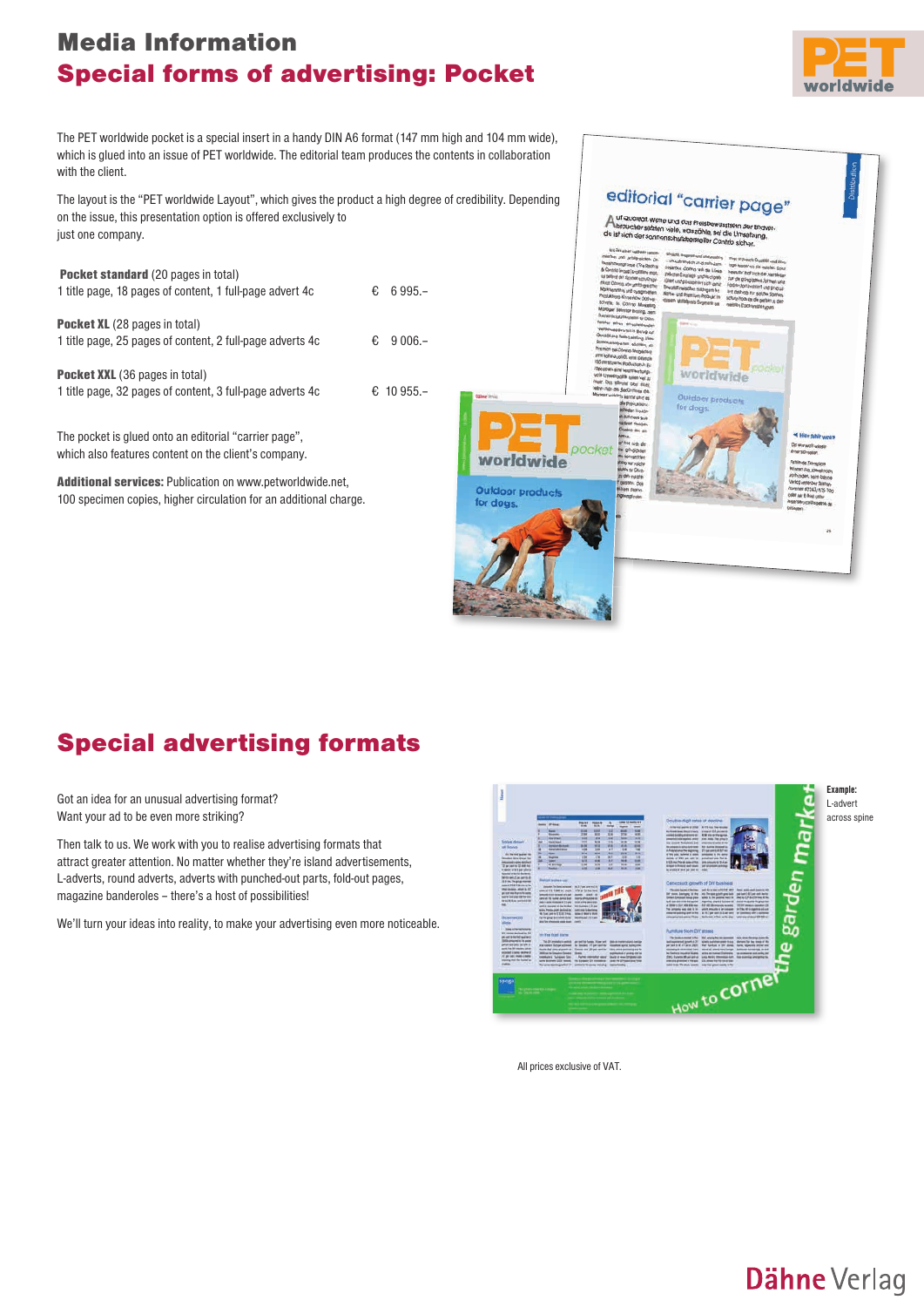### Media Information **Cover flap advertisements**



| Cover flap advertisements are placed on additional fold-out pages on the cover:                                                                                     |              |                      |
|---------------------------------------------------------------------------------------------------------------------------------------------------------------------|--------------|----------------------|
| Cover 1<br>1/2 page inside left cover flap (1/2 cover)                                                                                                              | € 3785.-     | Cover 1              |
| <b>Cover 2</b><br>1/1 page (over gutter margin) inside left cover flap<br>(1/2 cover) and left half side cover                                                      | € 5680.-     | <b>Cover 2</b>       |
| <b>Cover Spezial</b><br>2 columns/187 mm high below the magazine logo outside the left<br>cover flap (1/2 cover) + $\frac{1}{2}$ page on the same cover flap inside | $& 6000 -$   | <b>Cover Special</b> |
| <b>Cover XXL</b><br>The complete cover flaps to the right<br>Inside is a 2/1 page ad over gutter margin                                                             | $& 10955 -$  | <b>Cover XXL</b>     |
| <b>Cover Gate</b><br>2 cover flaps (1/2 cover to the left and $\frac{1}{2}$ cover to the right)<br>with an 2/1 page ad over both gutter margins                     | $E$ 10 000.- | <b>Cover Gate</b>    |

# Media Information **Procedures and specifications for** the supply of advertising material

#### **All data must be supplied as print quality PDF/X-1a, PDF/X-3 or PDF/X-4. Please also ensure that**

- all colours are created as CMYK or desired special colours;
- all directly processable images and graphics are encapsulated;
- all type fonts used are encapsulated;
- images are stored exclusively in bitmap, grey-scale or CMYK mode with profile ISOcoated v2 for sheed offset (maximum application of colours: 300 %). By no means may "indexed" colours, RGB or other modes or profiles be used. Image format either JPG, TIFF or EPS.
- you provide a reliable colour printout of the data, since we have no other way of checking the accuracy of the proof.

#### **We can not guarantee correct reproduction unless we receive your colour printout before the copy closing date. This is particularly important for colour reproduction.**

#### **Data transfer by E-mail**

Such files should not exceed 20 MB in size. E-mail: copy@daehne.de

#### **Big size data files**

Use the service www.wetransfer.com for data files with more than 20 MB. The service is free of charge.

#### Please utilise the following procedure for naming your file

Abbreviation\* of publication title  $+$  issue number  $+$  name of advertiser e.g.: diy9-10Miller.pdf

#### \*Abbreviations:

 $div = div$  Fachmagazin: DIN = DIY International: HF = Holzforum: pet = pet Fachmagazin; PWW = PET worldwide; AQ = Aquaristik; Car = Caridina; GT = Gartenteich

#### **Data by data carrier**

Use can be made of any current data carrier.

**You'll find information on add sizes and technical specifications for loose inserts, bound inserts, tip-on cards and product samples on the internet at www.daehne.com/media-info**

**Dähne Verlag**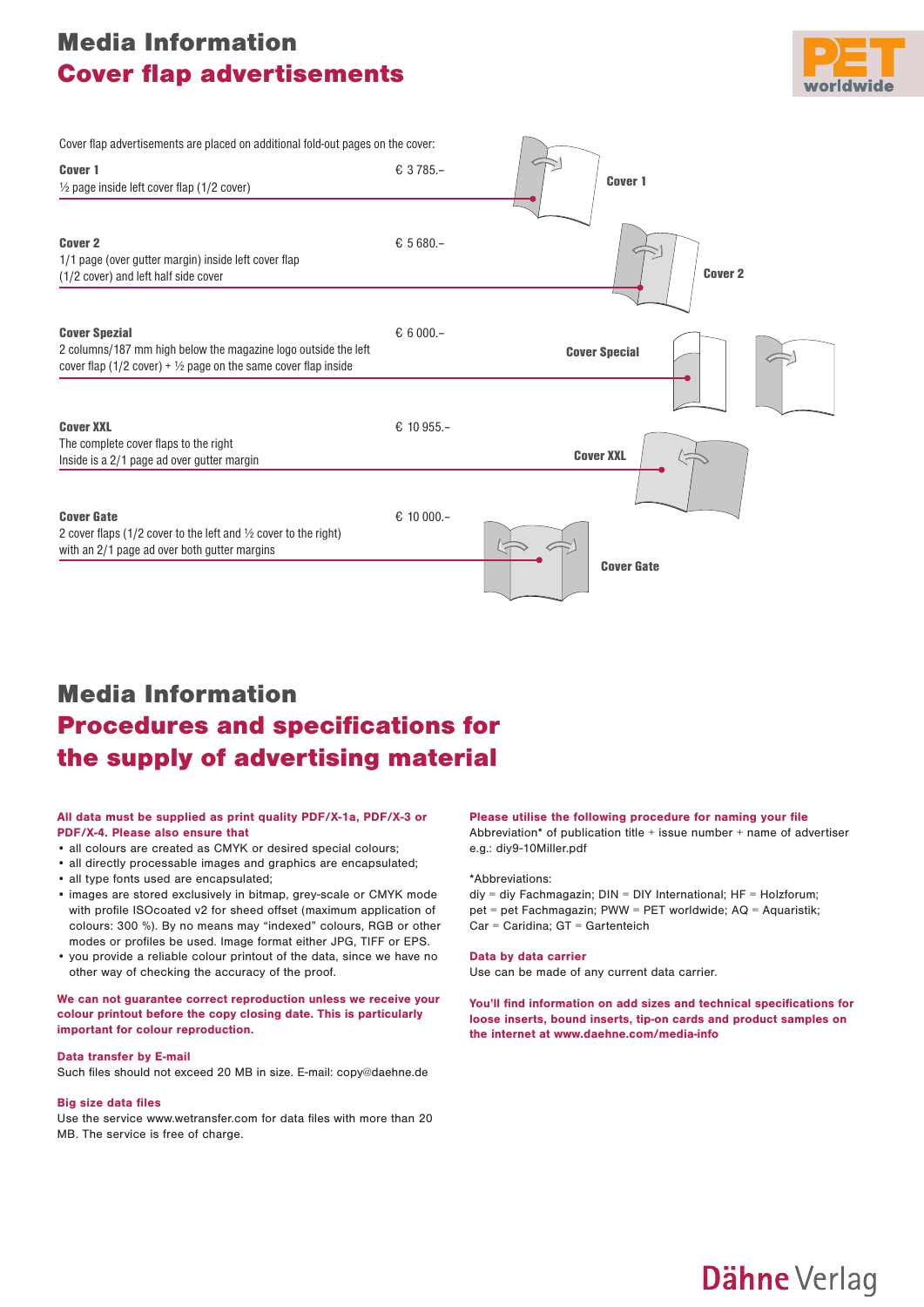# Media Informationen Online Types of advertising website and newsletter www.petworldwide.net



| <b>Format</b>               | Size in pixel (w x h)         | Size of<br>data in kb<br>max. | <b>Placement</b> | Price/<br>month $\epsilon$ |
|-----------------------------|-------------------------------|-------------------------------|------------------|----------------------------|
| <b>Super Banner</b>         | 728 x 90                      | 100                           | $Top*$           | $390 -$                    |
| <b>Rectangle</b>            | 180 x 150                     | 60                            | Top+Basic        | $90 -$                     |
| <b>Medium Rectangle</b>     | 300 x 250                     | 100                           | $\text{Top}^*$   | $325 -$                    |
|                             |                               |                               | Basic            | $80 -$                     |
| <b>Wide Skyscraper</b>      | 200 x 600                     | 120                           | $\text{Top}^*$   | $375 -$                    |
|                             |                               |                               | Basic            | $120 -$                    |
| <b>Text ad with picture</b> | Picture 130 x 130; 40 letters | 100                           | $Top*$           | $210 -$                    |
|                             | headline; 270 letters text    |                               | <b>Basic</b>     | $80 -$                     |

Volume discount website

from 3 month – 5 % Discount from 6 month – 10 % Discount 12 month – 15 % Discount

\*Exclusive placement

### Allocation of banner places

Depending on the ad form and placement, the ad space is allocated exclusively. With non-exclusive placements, several advertisers share the placement and are displayed in random rotation.

| <b>Format</b>                         | Size in pixel (w x h)                                          | <b>Size of</b><br>data in kb<br>max. | Place-<br>ment<br>head | <b>Placement</b><br>priority 1<br>€ | Place-<br>ment<br>priority 2<br>€ | Place-<br>ment<br>prioritiy<br>3E |
|---------------------------------------|----------------------------------------------------------------|--------------------------------------|------------------------|-------------------------------------|-----------------------------------|-----------------------------------|
| <b>Top Banner</b>                     | 580 x 90                                                       | 100                                  | $280 -$                |                                     |                                   |                                   |
| <b>Full Banner</b>                    | $468\times 60$                                                 | 100                                  |                        | $220 -$                             | $160 -$                           | $100 -$                           |
| <b>Text ad with</b><br><b>picture</b> | Picture 145 x 145;<br>40 letters headline;<br>350 letters text | 80                                   |                        | $280 -$                             | $210 -$                           | $160 -$                           |

Prices per week Newsletter frequency min. 2/week

Volume discount newsletter from 6 weeks - 3 % discount from 12 weeks - 5 % discount from 24 weeks - 10 % discount

All prices plus 19% VAT.

### Media Informationen **Traffic | Placement | Technical specification**

#### **Traffic**

On average, the website generates 11 642 page impressions with 7 390 visits per month (monthly average 1/9/2020 - 31/8/2021 incl. mobile use according to Google Analytics). Rectangular banner and video/text ads in the left-hand column of the website do not appear on about 30 % of all subpages and accordingly generate fewer views. Banners are not yet being displayed on mobile devices.

The newsletter currently has around 1980 subscribers (status as of 31/8/2021)

| <b>Placement website</b>                                                                                    | <b>Placement newsletter</b>                                                                                                                                                                                                                                                                                                            |                                                                                                                       |  |  |  |
|-------------------------------------------------------------------------------------------------------------|----------------------------------------------------------------------------------------------------------------------------------------------------------------------------------------------------------------------------------------------------------------------------------------------------------------------------------------|-----------------------------------------------------------------------------------------------------------------------|--|--|--|
| <b>Basic</b> – bottom half of the website<br><b>Top</b> – top half of the website                           | <b>Head</b> – First place above the newsletter header<br><b>Priority 1</b> – Top position in the news (usually after the 2nd or 3rd announcement)<br><b>Priority 2</b> – Medium placement in the news (usually after the 5th or 6th message)<br><b>Priority 3</b> – Lower placement in news (after news about article teaser or dates) |                                                                                                                       |  |  |  |
| With the Top+Basic placement, the ad will be displayed randomly both<br>on the top and the basic placement. |                                                                                                                                                                                                                                                                                                                                        |                                                                                                                       |  |  |  |
| Possible file types for banners (display ads)                                                               | <b>Text ad with photo on website</b>                                                                                                                                                                                                                                                                                                   | <b>Text ad in Newsletter</b>                                                                                          |  |  |  |
| <b>Website:</b> $ipq$ , $qif$ , $html5^*$ – animated and static<br><b>Newsletter:</b> jpg, png – statisch   | Headline (max. 40 characters incl. spaces)<br>Text (max. 270 characters incl. spaces)<br>Photo (jpg 130 x 130 pixels)                                                                                                                                                                                                                  | Headline (max. 40 characters incl. spaces)<br>Text (max. 350 characters incl. spaces)<br>Photo (ipg 145 x 145 pixels) |  |  |  |
| html5 – Conditions for the creation of html5 materials you can find<br>online                               | Please supply text in txt file                                                                                                                                                                                                                                                                                                         | Please supply text in txt file                                                                                        |  |  |  |
| https://support.adspirit.de/hc/en-us/articles/360002773031-HT-                                              |                                                                                                                                                                                                                                                                                                                                        |                                                                                                                       |  |  |  |
| ML5-advertising-material                                                                                    |                                                                                                                                                                                                                                                                                                                                        |                                                                                                                       |  |  |  |
| Integration over external ad servers is possible. Please supply the in-                                     |                                                                                                                                                                                                                                                                                                                                        |                                                                                                                       |  |  |  |
| tegration code as a txt file.                                                                               |                                                                                                                                                                                                                                                                                                                                        |                                                                                                                       |  |  |  |
|                                                                                                             | Currently banners are not or only partially displayed on mobile view.                                                                                                                                                                                                                                                                  |                                                                                                                       |  |  |  |

Technical data is subject to change without notice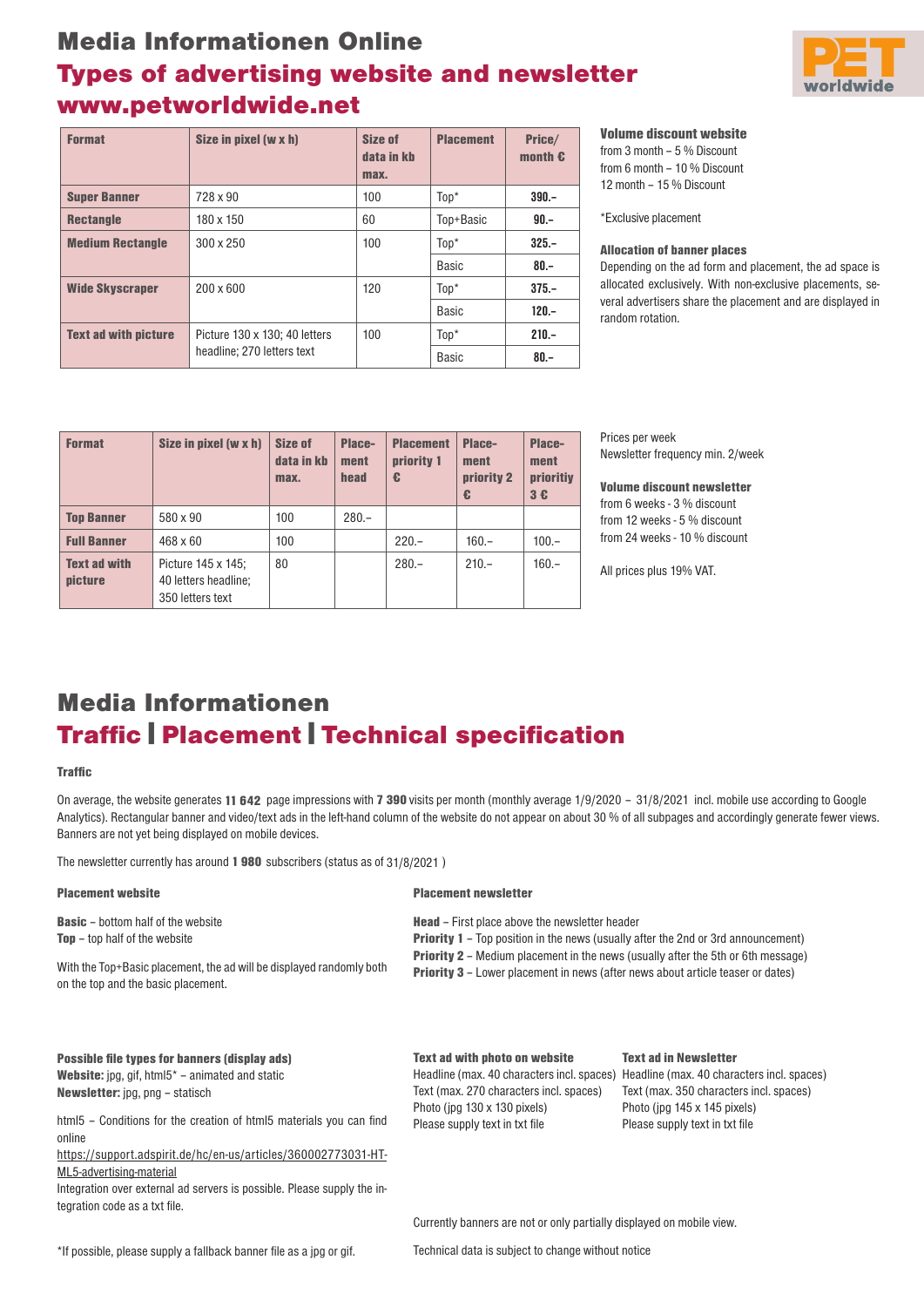### Media Informationen Online Example website and newsletter (not in original size)



Super-Banner



**A BY A BAR** 

 $-$ 

**ST** 

.